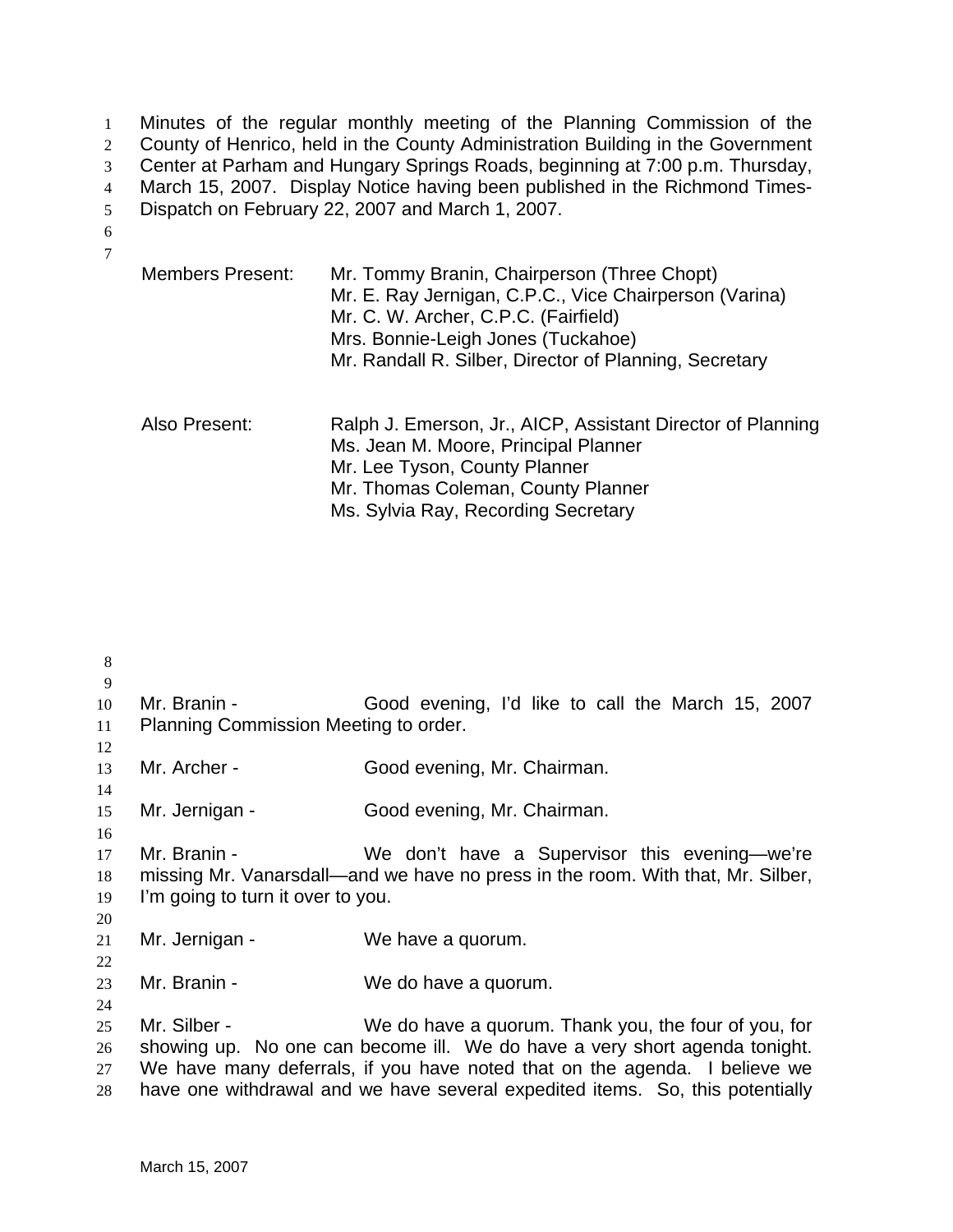and deferrals first. Ms. Moore - Thank you, Mr. Secretary. The first is a withdrawal on page 2 of your agenda in the Three Chopt District. It is P-4-06. The applicant is withdrawing this request for a provisional use permit for a telecommunication tower; therefore, no action is required by you tonight. *Deferred from the January 11, 2007 Meeting.*  **P-4-06 Gloria Freye for Bechtel Corp.:** Request for a Provisional Use Permit under Sections 24-95(a)(3) and 24-122.1 of Chapter 24 of the County Code in order to construct a 149' high telecommunication tower on Parcel 744-771-3182, located on the east line of Shady Grove Road north of Hames Lane. The existing zoning is A-1 Agricultural District. The Land Use Plan recommends Suburban Residential 2, 2.4 to 3.4 units net density per acre. Mr. Branin - Okay. Ms. Moore - Moving on to deferrals. The first is on page 1 of your agenda. It is P-16-06, Basilios Tsimbos. The deferral is requested to the June 14, 2007 meeting. *Deferred from the December 7, 2006 Meeting.*  **P-16-06 Glenn Moore for Basilios E. Tsimbos:** Request for a Provisional Use Permit under Sections 24-58.2(d), 24-120 and 24-122.1 of Chapter 24 of the County Code in order to construct an outside dining area for a proposed restaurant on Parcel 761-754-1383, located on the east line of Skipwith Road approximately 350 feet south of West Broad Street (U. S. Route 250). The existing zoning is B-2C Business District (Conditional). The Land Use Plan recommends Commercial Arterial and Office. Mr. Branin - Is anyone in opposition of P-16-06? No one? With that, I'd like to move the P-16-06 be deferred to the June 14, 2007 meeting per the applicant's request. Mrs. Jones - Second. Mr. Branin - Motion made by Mr. Branin and seconded by Mrs. Jones. All in favor say aye. All opposed say no. The motion carries. At the request of the applicant, the Planning Commission deferred Case P-16-06, Glenn Moore for Basilios E. Tsimbos to its meeting on June 14, 2007. Ms. Moore - Next is C-19C-06, Fidelity Properties, Ltd. The deferral is requested to the November 8, 2007 meeting.

could be a very short meeting. Ms. Moore is here to tell us about the withdrawals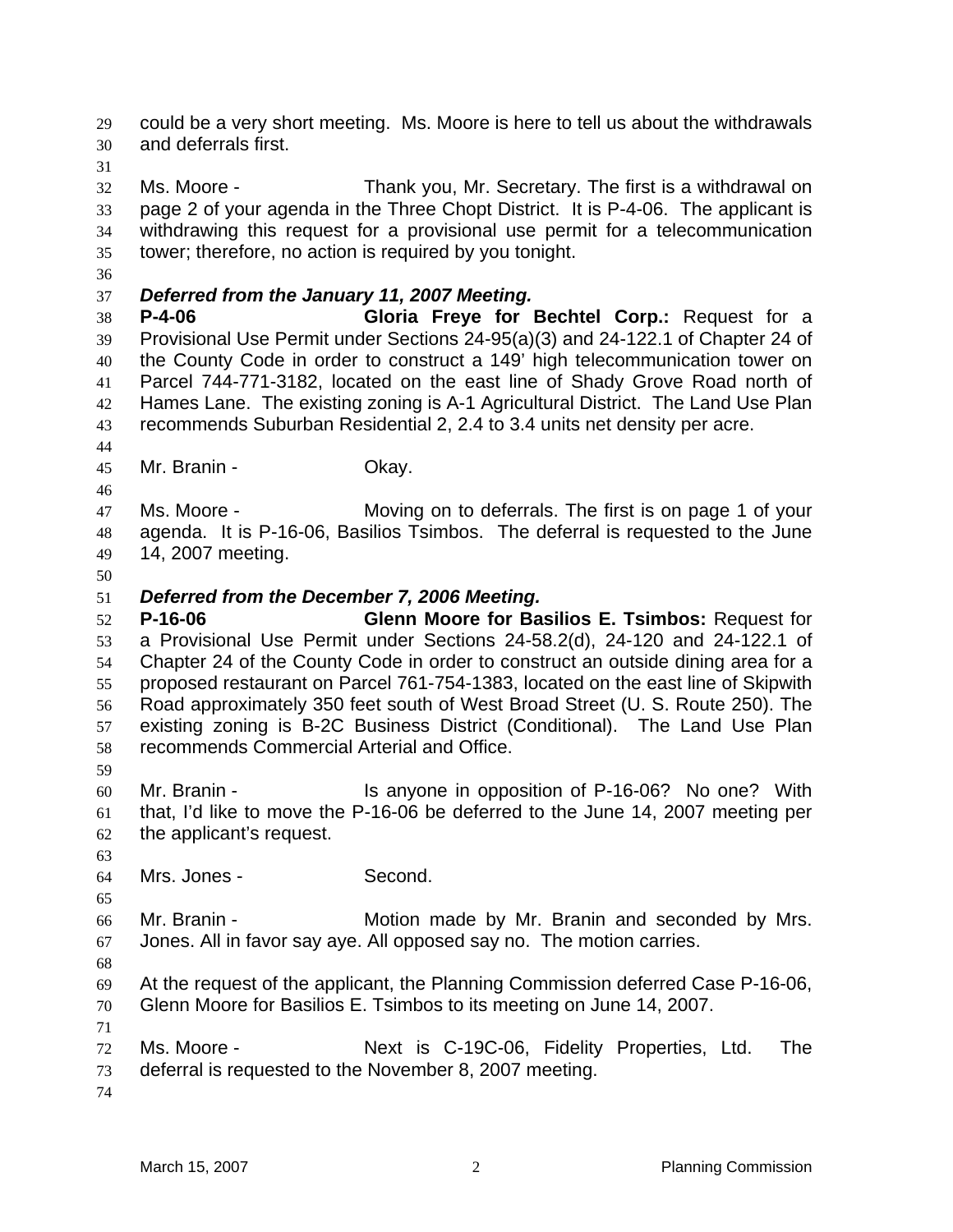## *Deferred from the January 11, 2007 Meeting.*

**C-19C-06 G. Edmond Massie, IV for Fidelity Properties, Ltd.**: Request to conditionally rezone from A-1 Agricultural District to RTHC Residential Townhouse District (Conditional), Parcels 746-763-2482, -2896, - 1769, 746-764-3818, and 746-763-7257 containing 12.54 acres, located between the east line of Glasgow Road and the west line of Sadler Road, approximately 600 feet north of Ireland Lane. The applicant proposes a residential townhouse development not to exceed 6 dwelling units per acre. The RTH Residential Townhouse District allows a maximum gross density of 9 units per acre. The proposed use will be controlled by Zoning Ordinance regulations and proffered conditions. The Land Use Plan recommends Suburban Residential 1, 1.0 to 2.4 units net density per acre.

88 Mr. Branin - Is anyone is opposition to the deferral of C-19C-06? No one? Then I'd like to move that C-19C-06 be deferred to the November 8, 2007 meeting, per the applicant's request.

Mr. Archer - Second.

Mr. Branin - Motion made by Mr. Branin and seconded by Mr. Archer. All in favor say aye. All opposed say no. The motion carries.

At the request of the applicant, the Planning Commission deferred Case C-19C-06, G. Edmond Massie, IV for Fidelity Properties, Ltd., to its meeting on November 8, 2007.

Ms. Moore - Also on page 1 is C-8C-05, Fidelity Properties. The deferral is requested to the November 8, 2007 meeting.

*Deferred from the January 11, 2007 Meeting.*

**C-8C-05 G. Edmond Massie, IV for Fidelity Properties, Ltd.:**  Request to conditionally rezone from A-1 Agricultural District to RTHC Residential Townhouse District (Conditional), Parcel 746-764-5580, containing approximately 4.54 acres, located on the west line of Sadler Road approximately 290 feet south of Wonder Lane. The applicant proposes a townhouse development not to exceed six (6) units per acre. The maximum density allowed in the RTH District is nine (9) units per acre. The uses will be controlled by proffered conditions and zoning ordinance regulations. The Land Use Plan recommends Suburban Residential 1, 1.0 to 2.4 units net density per acre. 

115 Mr. Branin - Is anyone in opposition to the deferral of C-8C-05? No one? Then I'd like to move for deferral of C-8C-05 to the November 8, 2007 meeting, per the applicant's request.

```
119 Mr. Jernigan - Second.
```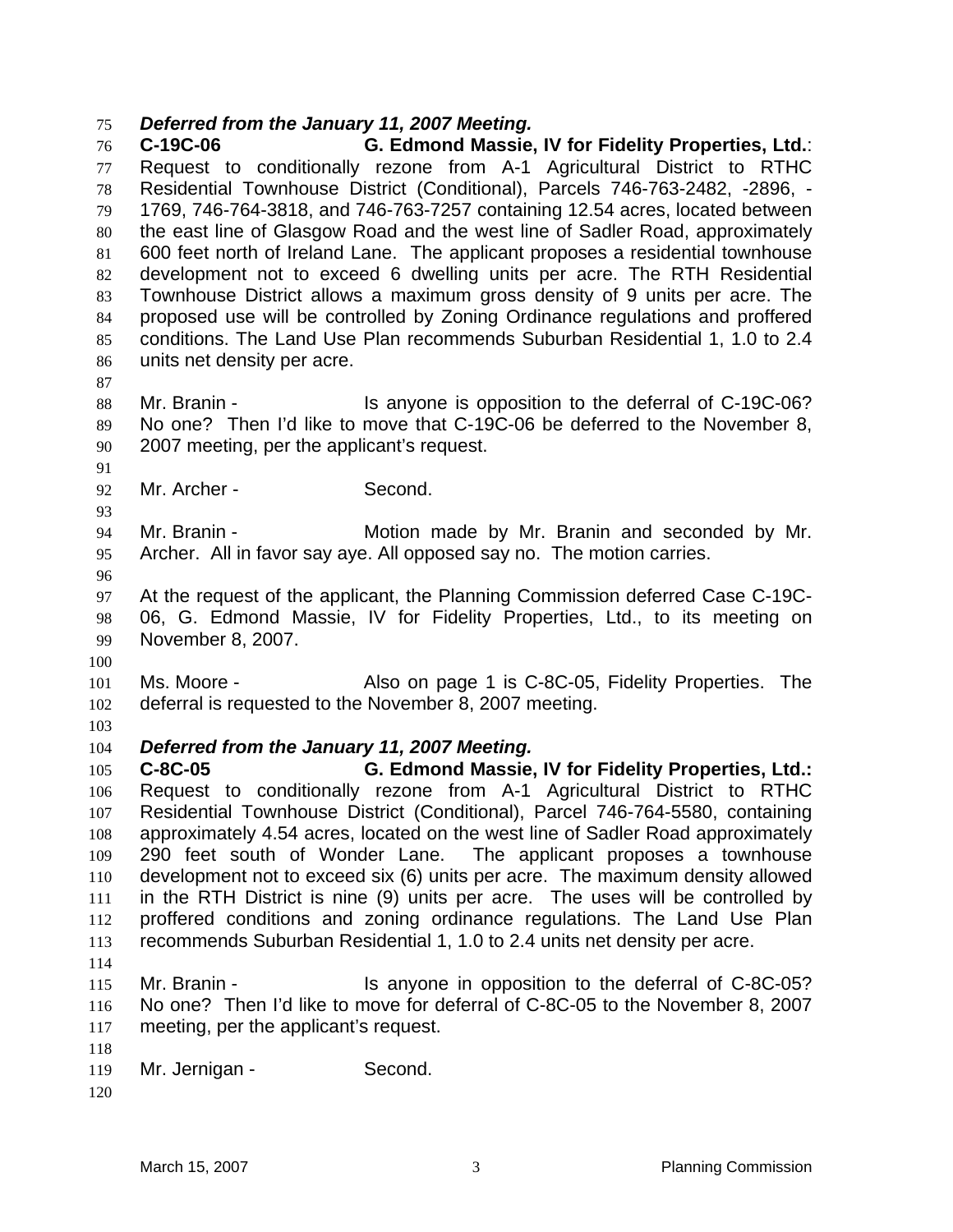Mr. Branin - Motion made by Mr. Branin and seconded by Mr. Jernigan. All in favor say aye. All opposed say no. The motion carries. At the request of the applicant, the Planning Commission deferred Case C-8C-05, G. Edmond Massie, IV for Fidelity Properties, Ltd., to its meeting on November 8, 2007. Ms. Moore - On page 2 of your agenda is C-59C-06. Towne Center West, LLC. The deferral is requested to the April 12, 2007 meeting. *Deferred from the February 15, 2007 Meeting.*  **C-59C-06 Andrew Condlin for Towne Center West, LLC:** Request to conditionally rezone from B-2C Business District (Conditional) to R-6C General Residence District (Conditional), part of Parcel 734-764-9340, containing 9.38 acres, located on the north line of West Broad Street (U. S. Route 250) approximately 540 feet east of N. Gayton Road. The applicant proposes retail and office uses with no more than 180 condominium units. The R-6 District allows a maximum gross density of 19.80 units per acre. The uses will be controlled by zoning ordinance regulations and proffered conditions. The Land Use Plan recommends Mixed Use. The site is in the West Broad Street Overlay District. Mr. Branin - Is anyone in opposition to the deferral of C-59C-06? No one? Then I'd like to move for the deferral of C-59C-06 to the April 12, 2007 meeting, per the applicant's request. Mrs. Jones - Second. Mr. Branin - Motion made by Mr. Branin and seconded by Mrs. Jones. All in favor say aye. All opposed say no. The motion carries. At the request of the applicant, the Planning Commission deferred Case C-59C-06, Andrew Condlin for Towne Center West, LLC, to its meeting on April 12, 2007. Ms. Moore - Next is P-19-06, Towne Center West, which is also located at the same property that was just discussed. The deferral is requested to the April 12, 2007 meeting. *Deferred from the February 15, 2007 Meeting.*  **P-19-06 Andrew Condlin for Towne Center West, LLC:** Request for a Provisional Use Permit under Sections 24-36.1(b), 24-120 and 24- 122.1 of the County Code to permit retail and office uses within a proposed multi-family development on part of Parcel 734-764-9340, located on the north line of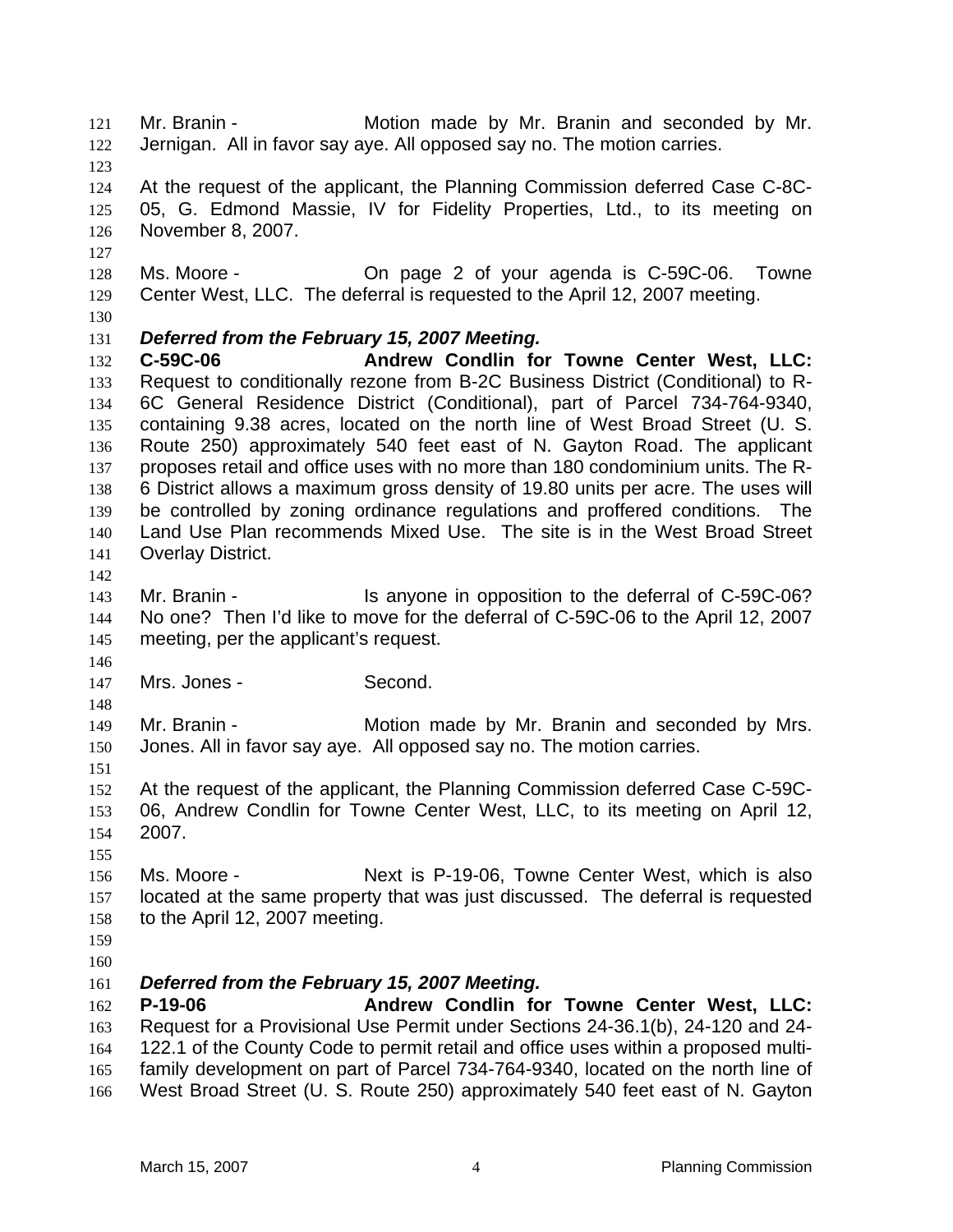Road. The existing zoning is B-2C Business District (Conditional). The property is the subject of rezoning case C-59C-06, which proposes to rezone the property to R-6C General Residence District (Conditional). The Land Use Plan recommends Mixed Use. The site is in the West Broad Street Overlay District. 172 Mr. Branin - Is anyone in opposition to the deferral of P-19-06? No one? Then with that, I'd like to move for deferral of P-19-06 to the April 12, 2007 meeting, per the applicant's request. Mrs. Jones - Second. 178 Mr. Branin - Motion made by Mr. Branin and seconded by Mrs. Jones. All in favor say aye. All opposed say no. The motion carries. At the request of the applicant, the Planning Commission deferred Case P-19-06, Andrew Condlin for Towne Center West, LLC, to its meeting on April 12, 2007. Ms. Moore - On page 3 of your agenda is C-36C-06, Waypoint Development. The deferral is requested to the May 10, 2007 meeting. *Deferred from the January 11, 2007 Meeting.*  **C-36C-06 Gloria Freye for Waypoint Development, LLC**.: Request to conditionally rezone from R-4 One-Family Residence District, B-1 Business District and M-1 Light Industrial District to R-5AC General Residence District (Conditional), part of Parcel 805-710-1834, containing 13.15 acres, located on the southwest line of Darbytown Road at its intersection with Oregon Avenue. The applicant proposes a single-family residential subdivision with a maximum of 40 lots. The R-5A District allows a minimum lot size of 5,625 square feet and a maximum gross density of six (6) units per acre. The use will be controlled by zoning ordinance regulations and proffered conditions. The Land Use Plan recommends Multi-Family Residential, 6.8 to 19.8 units net density per acre, Commercial Concentration, and Environmental Protection Area. Mr. Branin - Is anyone in opposition to the deferral of C-36C-06? No one? Mr. Jernigan. Mr. Jernigan - Mr. Chairman, I move for deferral of C-36C-06 to the May 10, 2007 meeting, by request of the applicant. Mrs. Jones - Second. Mr. Branin - Motion made by Mr. Jernigan and seconded by Mrs. Jones. All in favor say aye. All opposed say no. The motion carries.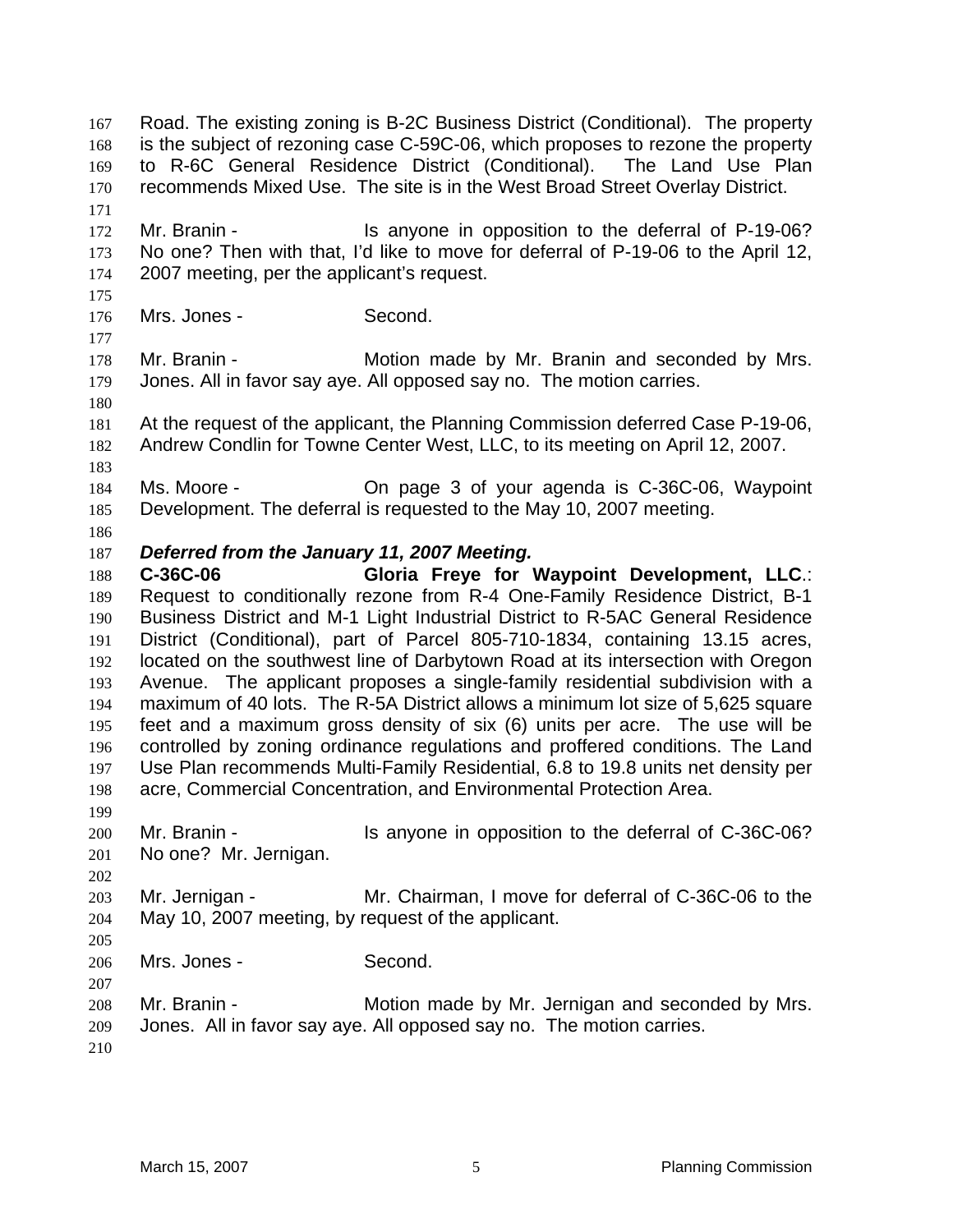At the request of the applicant, the Planning Commission deferred Case C-36C-06, Gloria Freye for Waypoint Development, LLC, to its meeting on May 10, 2007.

Ms. Moore - The next is C-3C-07, The Tetra Group. The deferral is requested to the April 12, 2007 meeting.

## *Deferred from the January 11, 2007 Meeting.*

**C-3C-07 J. Thomas O'Brien, Jr. for The Tetra Group One, LLC:** Request to conditionally rezone from A-1 Agricultural District, R-3 One-Family Residence District, R-5 General Residence District and B-3 Business District to R-3C One-Family Residence District (Conditional), R-5C General Residence District (Conditional), and B-3C Business District (Conditional), Parcels 836-714-2353, 835-714-7916, 836-712-7784, 835-713-1662 and 836- 713-7564, containing 79.769 acres (R-3C - 9.654 ac; R-5C – 9.305 ac; and B-3C  $226 - 60.810$  ac), located between the north line of E. Williamsburg Road, the south line of Old Williamsburg Road, the east line of Dry Bridge Road and the west line of Old Memorial Drive. The applicant proposes a mixture of uses including a one-family development, age-restricted multi-family dwelling units, and general business. The R-3 District allows a minimum lot size of 11,000 square feet and a maximum gross density of 3.96 units per acre. The R-5 District allows a maximum gross density of 14.52 units per acre. The uses will be controlled by zoning ordinance regulations and proffered conditions. The Land Use Plan recommends Suburban Residential 2, 2.4 to 3.4 units net density per acre, Office and Environmental Protection Area. The site is in the Airport Safety Overlay District.

- Mr. Branin - Is anyone in opposition to the deferral of C-3C-07? No one?
- 

Mr. Jernigan - Mr. Chairman, with that I will move for deferral of C-3C-07, J. Thomas O'Brien, to the April 12, 2007 meeting, by request of the applicant.

Mrs. Jones - Second.

247 Mr. Branin - **Motion made by Mr. Jernigan and seconded by Mrs.** Jones. All in favor say aye. All opposed say no. The motion carries.

At the request of the applicant, the Planning Commission deferred Case C-3C-07, J. Thomas O'Brien, Jr. for The Tetra Group One, LLC, to its meeting on April 12, 2007.

- Ms. Moore - On page 4 of you agenda is P-64C-06, Wistar Creek, LLC. The deferral is requested to the May 10, 2007 meeting.
-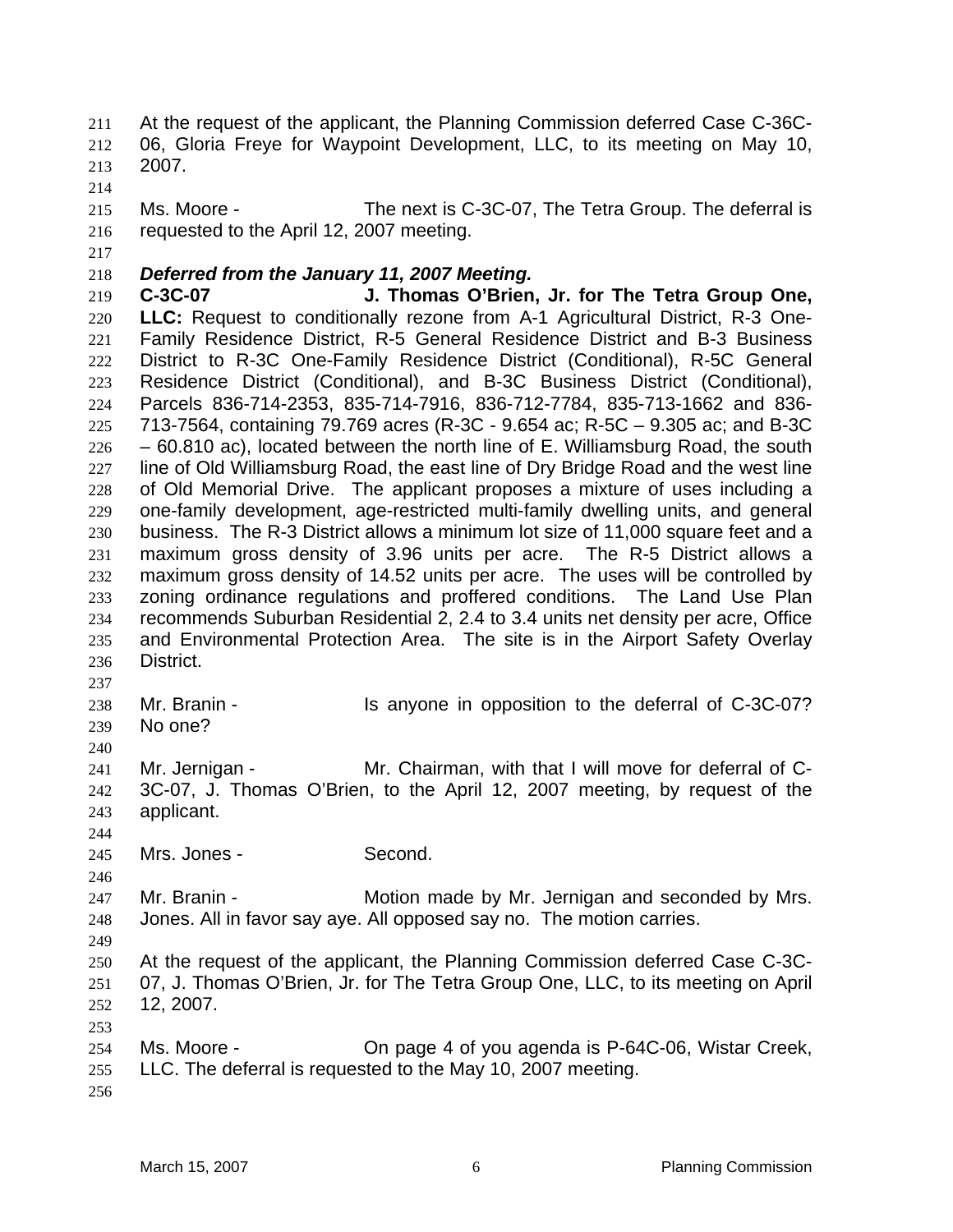## *Deferred from the February 15, 2007 Meeting.*

**C-64C-06 Andrew M. Condlin for Wistar Creek, LLC**: Request to conditionally rezone from R-3 One-Family Residence District to RTHC Residential Townhouse District (Conditional), Parcels 767-750-8298, 767-751- 8651, 768-750-0490, 768-751-0638, 768-751-2435, 768-751-4119, and 768-751- 1362 containing 24.46 acres, located on the south line of Wistar Road approximately 142 feet west of Walkenhut Drive. The applicant proposes a residential townhouse development with a maximum of 130 dwelling units, an equivalent density of 5.31 units per acre. The maximum density allowed in the RTH District is 9 units per acre. The use will be controlled by zoning ordinance regulations and proffered conditions. The Land Use Plan recommends Suburban Residential 2, 2.4 to 3.4 units net density per ace, and Office. 

- Mr. Branin Is anyone in opposition to the deferral of C-64C-06? No one?
- 

Mr. Archer - Mr. Chairman, I move for deferral of C-64C-06, Andrew Condlin for Wistar Creek, LLC, to the May 10, 2007 meeting, per the applicant's request. 

Mrs. Jones - Second.

Mr. Branin - Motion made by Mr. Archer and seconded by Mrs. Jones. All in favor say aye. All opposed say no. The motion carries.

- At the request of the applicant, the Planning Commission deferred Case C-64C-06, Andrew M. Condlin for Wistar Creek, LLC, to its meeting on May 10, 2007.
- 

Ms. Moore - The last request we've received for deferrals is on page 4 of your agenda, C-10C-07, Pied Venture, LLC. The deferral is requested to the June 14, 2007 meeting.

*Deferred from the February 15, 2007 Meeting.* 

**C-10C-07 David Johannas for Pied Venture LLC**: Request to conditionally rezone from B-2 Business District to R-6C General Residence District (Conditional), Parcel 772-737-7160, containing 2.874 acres, located between the north line of Fitzhugh Avenue and the south line of Markel Street, approximately 236 feet southeast of Byrd Avenue. The applicant proposes residential condominiums. The R-6 District allows a maximum gross density of 19.8 units per acre. The use will be controlled by zoning ordinance regulations and proffered conditions. The Land Use Plan recommends Office and Environmental Protection Area. The site is located within the Enterprise Zone. 

Mr. Branin - Is anyone in opposition to the deferral of C-10C-07? No one?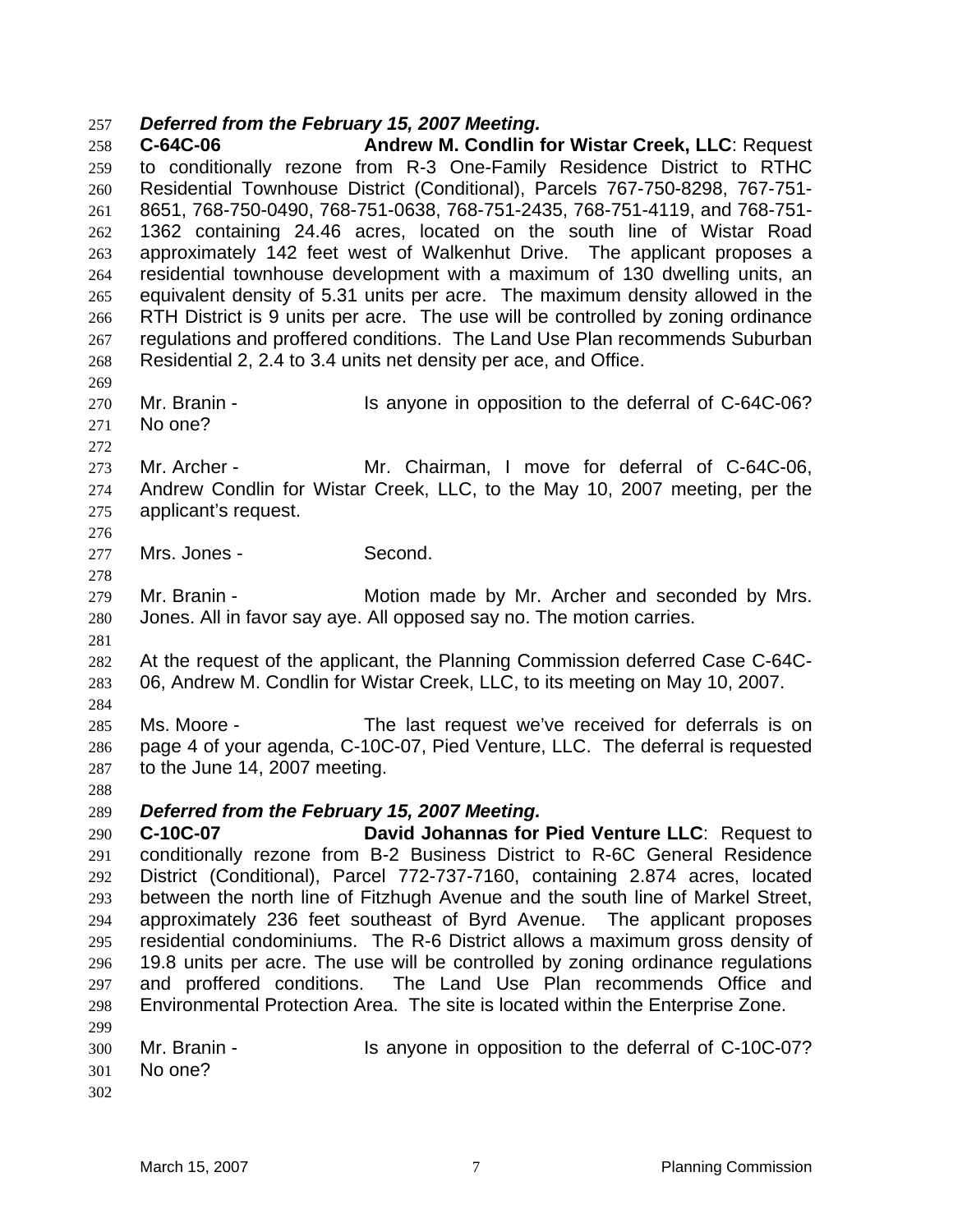Mr. Archer - Mr. Chairman, I move for the deferral of C-10C-07 to the June 14, 2007 meeting, at the request of the applicant. Mrs. Jones - Second. Mr. Branin - Motion made by Mr. Archer and seconded by Mrs. Jones. All in favor say aye. All opposed say no. The motion carries. At the request of the applicant, the Planning Commission deferred Case C-10C-07, David Johannas for Pied Venture LLC, to its meeting on June 14, 2007. Mr. Silber - That completes the deferrals that the staff is aware of. Any deferrals by the Planning Commission? No? Well, we do have two remaining cases, but both of these are on the expedited agenda. These are cases for which there are no known outstanding issues, staff is recommending approval of these cases, they're somewhat minor in nature, and there is no known opposition. If there is opposition to any of these cases, they will be pulled off the expedited agenda and heard in the order in which they're found on the full agenda. I believe there are two tonight on that agenda. Ms. Moore - Yes sir. The first is on page 2 of your agenda. It is P-4-07, Cox Road, LLC. Staff has no issues with this and can support the expedited request. **P-4-07 Walter Baietti for Cox Road, LLC:** Request for a Provisional Use Permit under Sections 24-58.2(d), 24-120 and 24-122.1 of the County Code in order to allow outside dining on part of Parcel 748-759-3503, located at the southeast intersection of Westerre Parkway and Cox Road (The Shoppes at Twin Oaks). The applicant proposes outside dining for the proposed Cupertino's N. Y. Bagel & Deli. The existing zoning is B-2C Business District (Conditional). The Land Use Plan recommends Office. Mr. Branin - Is anyone in opposition to P-4-07? No one? Then I'd like to move that P-4-07 be approved and moved forward to the Board of Supervisors on the expedited agenda. Mr. Jernigan - Second. Mr. Branin - Motion made by Mr. Branin and seconded by Mr. Jernigan. All in favor say aye. All opposed say no. The motion carries. **REASON:** Acting on a motion by Mr. Branin, seconded by Mr. Jernigan, the Planning Commission voted 4-0 (one abstention) to recommend the Board of Supervisors **grant** the request because it is consistent with the surrounding commercial uses, and properly developed and regulated by the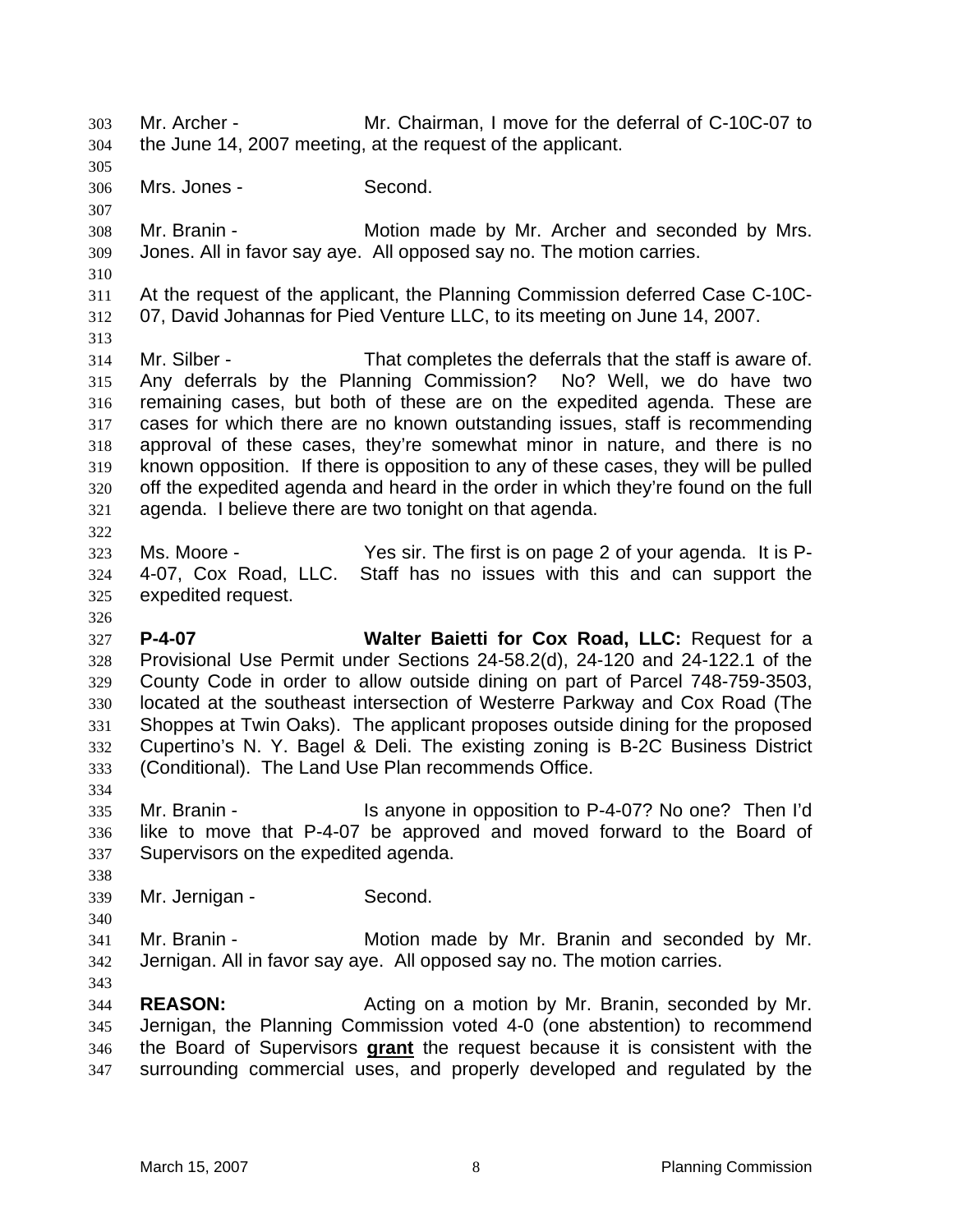recommended conditions, it would not be detrimental to the public health, safety, welfare and values in the area. Ms. Moore - On page 3 of your agenda is C-17-07, McCabe's Grant, LLC. Staff has heard no opposition for this request. **C-17-07 Luke R. Lappin for McCabe's Grant, LLC**: Request to rezone from R-2AC One-Family Residence District (Conditional) to C-1 Conservation District, part of Parcels 743-755-1624 and 742-754-8984, containing .90 acres, located on the south side of Church Road at the southern terminus of Loreine's Landing Lane and Crown Grant Road. The applicant proposes conservation area. The Land Use Plan recommends Environmental Protection Area. Mr. Branin - Is anyone in opposition to C-17-07? No one? Then I would like to move that C-17-07, McCabe's Grant, LLC be approved on the expedited agenda. Mr. Archer - Second. Mr. Branin - Motion made by Mr. Branin and seconded by Mr. Archer. All in favor say aye. All opposed say no. The motion carries. **REASON:** Acting on a motion by Mr. Branin, seconded by Mr. Archer, the Planning Commission voted 4-0 (one abstention) to recommend the Board of Supervisors **grant** the request because it is reasonable and it conforms to the Environmental Protection Area recommendations of the Land Use Plan. Mr. Silber - That concludes our rezoning requests for tonight. The remaining item on the agenda would be consideration of the Planning Commission's February 15, 2007 minutes. 380 Mr. Branin - **Any additional changes?**  Mrs. Jones - I have two or three little ones that I did not have a chance to e-mail. I'll put them on the record, for what it's worth. Page 17, line 744, the word is "along" as opposed to "long." Page 19, line 819, it should be "talking" as opposed to "talk." Page 20, line 849, the word is "relief" instead of "release." On line 848, the last word is "think" instead of "thing." On line 873, it should be "closed at midnight." On line 881, the sentence should read, "And they could do that by right." Folks, that's all I have marked. Mr. Silber - Thank you, Mrs. Jones. Any others? Anybody else? Can I get a motion? Mrs. Jones - I so move the minutes be approved as corrected.